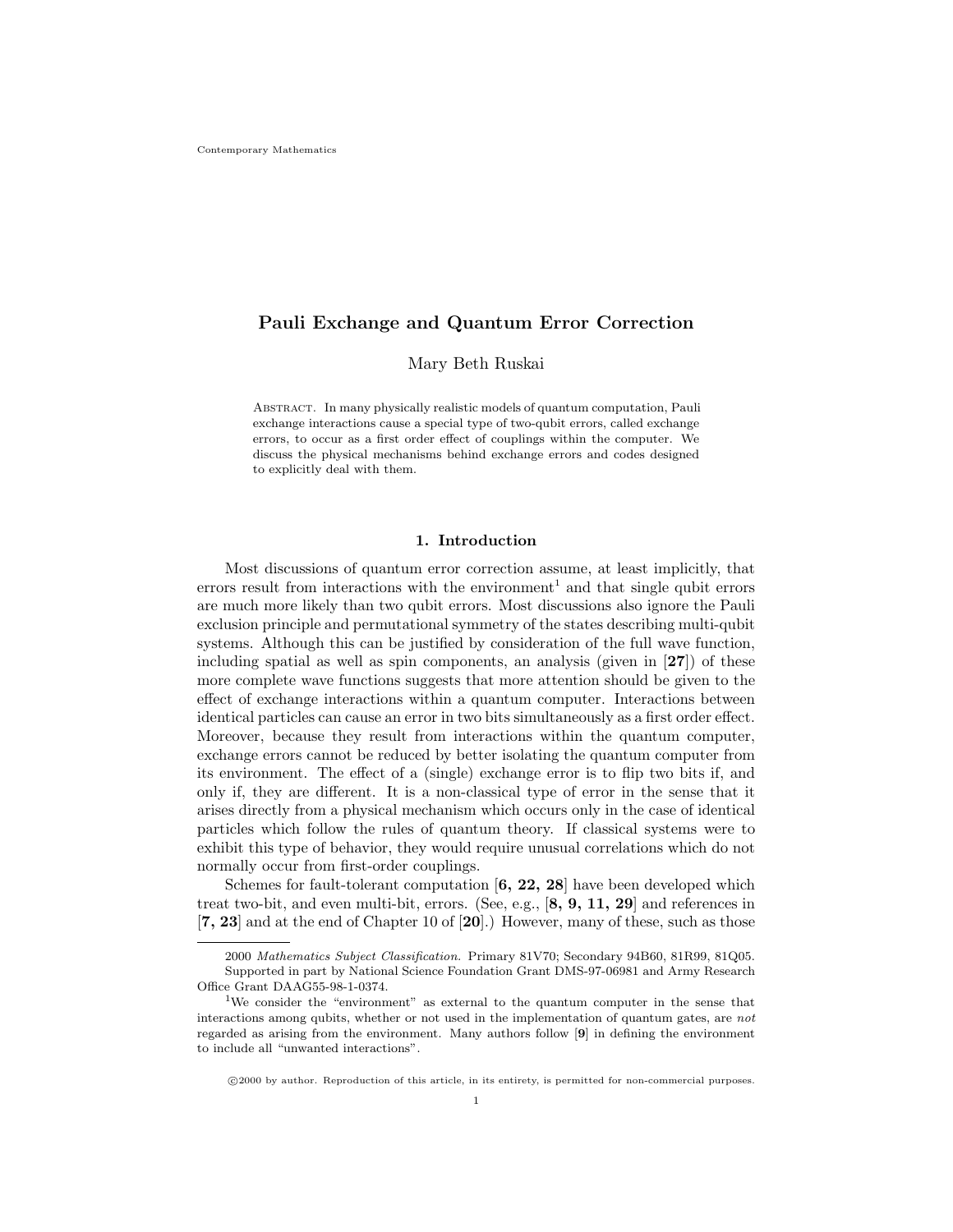arising from concatenated codes  $\left[1, 10, 23\right]$  require a large number of physical bits to represent one logical bit. Steane, in particular, has emphasized the problems associated with the size of repeatedly concatenated codes and discussed techniques [29] for coding m logical bits in n qubits. Furthermore, threshold estimates [1, 6, 12, 22, 28] are generally based on the assumption that two-bit errors are second order effects resulting from uncorrelated interactions with the environment. In those situations where exchange errors are important, shorter codes that explicitly address exchange errors can be effective.

A very different approach to fault tolerant computation is based on the assumption of highly correlated errors at low temperature, allowing the use of "'decoherence free subspaces" (DFS) [14, 15]. Shortly after [27] was posted, Lidar, et al observed [16] that the existing schemes for concatenating a DFS code with a standard 5 qubit code for correcting single-bit errors [15] could also correct exchange errors. This is because exchange errors on physical qubits appear as single Pauli errors on the logical bits used in DFS codes, i.e., it appears as if Pauli matrices act on the 4-qubit units which form DFS codes. Subsequently, they [17] turned this idea around to show how exchange interactions could be used to construct universal gates within the DFS scheme for quantum computation.

In section 2 we first review some of the basic principles underlying permutational symmetry of multi-particle quantum wave functions and then show how this leads to exchange errors. In Section 3 we discuss the issues associated with correction of exchange errors and present an explicit (non-additive) 9-bit code which can correct both exchange errors and all one-qubit errors. Section 3.4 contains an ambitious proposal for constructing powerful new codes using irreducible representations of the symmetric group.

## 2. The full wave function

2.1. Permutational symmetry. A (pure) state of a quantum mechanical particle with spin  $q$  corresponds to a one-dimensional subspace of the Hilbert space =  $\mathbb{C}^{2q+1} \otimes L^2(\mathbb{R}^3)$  and is typically represented by a vector in that subspace. The state of a system of  $N$  such particles is then represented by a vector  $\Psi(x_1, x_2, \ldots, x_N)$  in  $\mathcal{H}^N$ . However, when dealing with identical particles  $\Psi$  must also satisfy the Pauli principle, i.e., it must be symmetric or anti-symmetric under exchange of the coordinates  $x_j \leftrightarrow x_k$  so that, e.g.,

(2.1) 
$$
\Psi(x_2, x_1, \dots, x_N) = \pm \Psi(x_1, x_2, \dots, x_N).
$$

depending on whether the particles in question are bosons (e.g. photons) or fermions (e.g., electrons). In either case, we can write the full wave function in the form

(2.2) 
$$
\Psi(x_1, x_2, \dots, x_N) = \sum_k \chi_k(s_1, s_2, \dots, s_N) \Phi_k(\mathbf{r}_1, \mathbf{r}_2, \dots, \mathbf{r}_N)
$$

where the "space functions"  $\Phi_k$  are elements of  $L^2(\mathbf{R}^{3N})$ , the "spin functions"  $\chi_k$ are<sup>2</sup> in  $[\mathbf{C}^{2q+1}]^N$  and  $x_k = (\mathbf{r}_k, s_k)$  with **r** a vector in  $\mathbf{R}^3$  and  $s_k$  (called the spin coordinate) an element of  $\{0, 1, \ldots 2q\}$  corresponding to spin values going from  $-\frac{1}{2}q$ to  $+\frac{1}{2}q$  in integer steps. It is not necessary that  $\chi$  and  $\Phi$  each satisfy the Pauli principle; indeed, when  $q = \frac{1}{2}$  so that  $2q + 1 = 2$  and we are dealing with  $\mathbb{C}^2$ 

<sup>&</sup>lt;sup>2</sup>A spin state  $\chi$  looks formally like a (possibly entangled) N-qubit state. However, unlike qubits which involve an implicit spatial component, we want only vectors in  $\left[\mathbb{C}^{2q+1}\right]^{N}$  itself.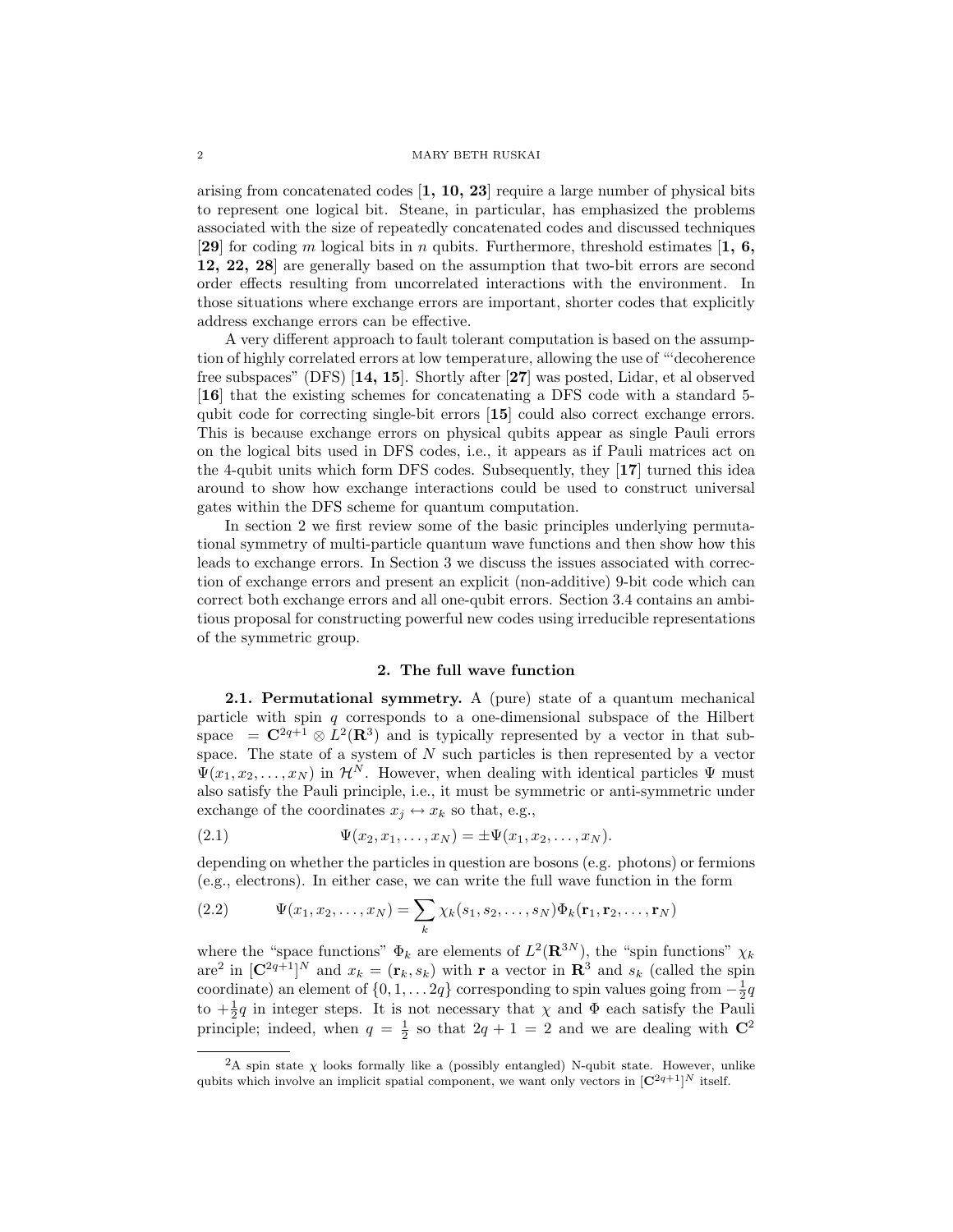it is *not* possible for  $\chi$  to be anti-symmetric when  $N \geq 3$ .<sup>3</sup> Instead, we expect that  $\chi$  and  $\Phi$  satisfy certain duality conditions which guarantee that  $\Psi$  has the correct permutational symmetry. In the case of anti-symmetric functions there is an extensive literature, e.g., [18, 19], about functions in which the  $\chi_k$  and  $\Phi_k$  are bases for irreducible representations of  $S_n$  with dual Young tableaux.

With this background, we now restrict attention to the important special case in which  $q = \frac{1}{2}$  yielding two spin states labeled<sup>4</sup> so that  $s = +\frac{1}{2}$  corresponds to  $|0\rangle$ and  $s = -\frac{1}{2}$  corresponds to  $|1\rangle$ , and the particles are electrons so that  $\Psi$  must be anti-symmetric.

To emphasize the distinction between a pure spin state as an element of  $\mathbb{C}^2$  and a spin associated with a particular qubit or spatial wave function, we will replace  $|0\rangle$  and  $|1\rangle$  by  $\uparrow$  and  $\downarrow$  respectively. The notation  $|01\rangle$  then describes a two-qubit state in which the particle in the first qubit has spin "up"  $(†)$  and that in the second has spin "down"  $( )$ . What does it mean for a particle to "be" in a qubit? A reasonable answer is that each qubit is identified by the spatial component of its wave function  $f_A(\mathbf{r})$  where  $A, B, C, \ldots$  label the qubits and wave functions for different qubits are orthogonal. Thus, if the qubits did not correspond to identical particles we would have  $|01\rangle = f_A(\mathbf{r_1}) \uparrow f_B(\mathbf{r_2}) \downarrow$ . In the more realistic situation of identical particles

(2.3) 
$$
|01\rangle = \frac{1}{\sqrt{2}} \big(f_A(\mathbf{r_1}) \uparrow f_B(\mathbf{r_2}) \downarrow \pm f_B(\mathbf{r_1}) \downarrow f_A(\mathbf{r_2}) \uparrow \big).
$$

with the plus sign  $(+)$  for bosons and the minus sign  $(-)$  for fermions. We will henceforth consider the special case of electrons, which are fermions, in which case the antisymmetric function given by (2.3) is called a Slater determinant. Note that a function of the form (2.3) has the important property that the electron whose spatial function is  $f_A$  always has spin "up" regardless of whether its coordinates are labeled by 1 or 2. Although  $(2.3)$  is not a simple product, but a special type of superposition which is the anti-symmetrization of a product, it behaves in some ways like a product state. It should be contrasted with the a true entangled Bell state such as

(2.4) 
$$
\frac{1}{\sqrt{2}}\big[|01\rangle - |10\rangle\big] = \frac{1}{2}\big(f_A(\mathbf{r_1})\uparrow f_B(\mathbf{r_2})\downarrow -f_B(\mathbf{r_1})\downarrow f_A(\mathbf{r_2})\uparrow -f_A(\mathbf{r_1})\downarrow f_B(\mathbf{r_2})\uparrow f_B(\mathbf{r_1})\uparrow f_A(\mathbf{r_2})\downarrow \big)
$$

which is a superposition of two Slater determinants or four products.

It may be useful to observe that (2.4) has the form of a wave function associated with an entangled state shared by "Alice" and "Bob" when  $f_A$  describes a particle localized near Alice and  $f_B$  a particle localized near Bob, and discuss its interpretation in that situation. When Alice uses a detector in her lab to measure the spin, she also implicitly makes a measurement of the spatial function, i.e., a measurement which projects onto spatial functions localized in her lab. She may get electron  $#1$ with spin "up" with probability  $\frac{1}{4}$  or electron  $\#2$  with spin "up" with probability  $\frac{1}{4}$ . However, there is no physical way to distinguish these two possibilities. The net result is a measurement of spin "up" in Alice's lab with total probability  $\frac{1}{2}$ . The

 $3$ This is because an antisymmetric N-particle wave function requires at least N linearly independent one-particle functions.

<sup>&</sup>lt;sup>4</sup>These labels are the reverse of the usual physicists's convention; in essence, the convention in quantum computation is to label the eigenvectors of  $\sigma_z$  so that the eigenvalue  $=e^{i \text{ label}}$ .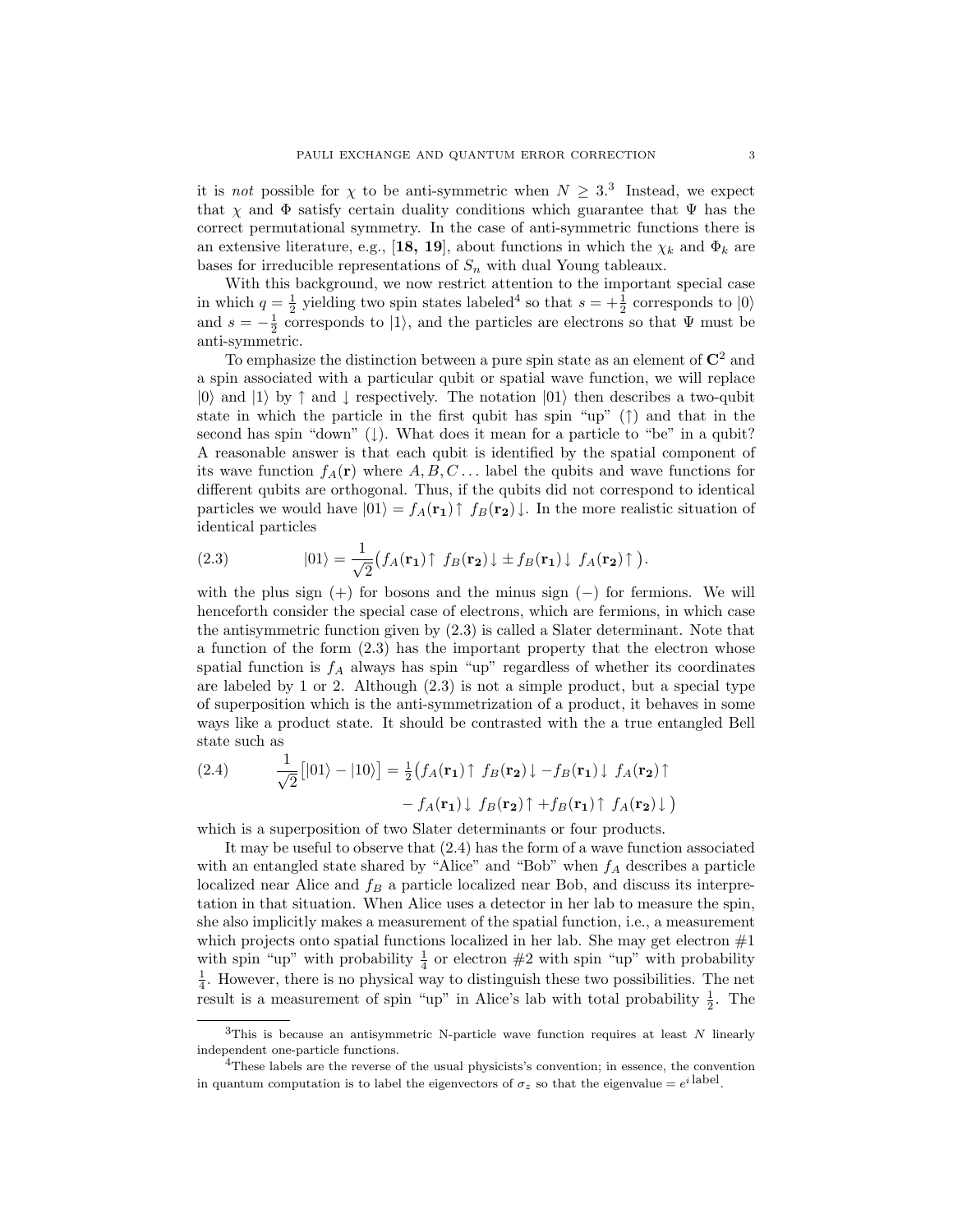other two states in the superposition would correspond to measuring some electron in her lab with spin "down", also with net probability  $\frac{1}{2}$ . Once Alice has made a measurement, a corresponding measurement by Bob always yields the opposite spin.

Returning to  $(2.3)$ , we note that it can be rewritten in the form  $(2.5)$  as

(2.5) 
$$
|01\rangle = \frac{1}{\sqrt{2}} [\chi^+(s_1, s_2) \phi^-(\mathbf{r_1}, \mathbf{r_2}) + \chi^-(s_1, s_2) \phi^+(\mathbf{r_1}, \mathbf{r_2})]
$$

where  $\chi^{\pm} = \frac{1}{\sqrt{2}}$  $\frac{1}{2}\left[\uparrow\downarrow\pm\downarrow\uparrow\right]$  denote the indicated Bell-like spin states and

$$
\phi^{\pm} = \frac{1}{\sqrt{2}} \left[ f_A(\mathbf{r_1}) f_B(\mathbf{r_2}) \pm f_B(\mathbf{r_1}) f_A(\mathbf{r_2}) \right].
$$

We emphasize again that the reduction to a simple expression of the form (2.5), in which each term in the product is either an *antisymmetric* spin function times a symmetric spatial functions or vice-versa, is possible only<sup>3</sup> when  $N = 2$ . For more than two electrons, more complex expressions, of the form (2.2) are needed.

2.2. The origin of Pauli exchange errors. We now describe the origin of Pauli exchange errors by analyzing the two-qubit case in detail, under the additional simplifying assumption that the Hamiltonian is spin-free. This is certainly not realistic; quantum computers based upon spin will involve magnetic fields and hence, not be spin-free. However, the assumption of a spin-free Hamiltonian  $H$ , merely implies that the time development of (2.3) is determined by  $e^{-iHt}\phi^{\pm}$ , and this suffices to illustrate the principles involved. With a spin-dependent Hamiltonian the time development  $e^{-iHt}\chi^{\pm}$  would also be non-trivial.

We will also assume that the qubits are formed using charged particles, such as electrons or protons, so that H includes a term corresponding to the  $\frac{1}{r_{12}} \equiv$  $\frac{1}{|\mathbf{r}_1-\mathbf{r}_2|}$  long-range Coulomb interaction. The Hamiltonian will be symmetric so that the states  $\phi^{\pm}$  retain their permutational symmetry; however, the interaction term implies that they will not retain the simple form of symmetrized (or antisymmetrized) product states. Hence, after some time the states  $\phi^{\pm}$  evolve into

(2.6a) 
$$
\Phi^{-}(\mathbf{r}_{1}, \mathbf{r}_{2}) = \sum_{m < n} c_{mn} \frac{1}{\sqrt{2}} [f_{m}(\mathbf{r}_{1}) f_{n}(\mathbf{r}_{2}) - f_{n}(\mathbf{r}_{1}) f_{m}(\mathbf{r}_{2})]
$$

(2.6b) 
$$
\Phi^+(\mathbf{r}_1, \mathbf{r}_2) = \sum_{m \leq n} d_{mn} \frac{1}{\sqrt{2}} \left[ f_m(\mathbf{r}_1) f_n(\mathbf{r}_2) + f_n(\mathbf{r}_1) f_m(\mathbf{r}_2) \right].
$$

where  $f_m$  denotes any orthonormal basis whose first two elements are  $f_A$  and  $f_B$ respectively. There is no reason to expect that  $c_{mn} = d_{mn}$  in general. On the contrary, only the symmetric sum includes pairs with  $m = n$ . Hence if one  $d_{mm} \neq 0$ , then one must have some  $c_{mn} \neq d_{mn}$ . Inserting (2.6a) in (2.5) yields

$$
e^{-iHt}|01\rangle = \frac{c_{AB} + d_{AB}}{2} \left( f_A(\mathbf{r}_1) \uparrow f_B(\mathbf{r}_2) \downarrow -f_B(\mathbf{r}_1) \downarrow f_A(\mathbf{r}_2) \uparrow \right) + \frac{c_{AB} - d_{AB}}{2} \left( f_B(\mathbf{r}_1) \uparrow f_A(\mathbf{r}_2) \downarrow -f_A(\mathbf{r}_1) \downarrow f_B(\mathbf{r}_2) \uparrow \right) + \Psi^{\text{Remain}} (2.7) \qquad \qquad = \frac{c_{AB} + d_{AB}}{2} |01\rangle + \frac{c_{AB} - d_{AB}}{2} |10\rangle + \Psi^{\text{Remain}}
$$

where  $\Psi^{\text{Remain}}$  is orthogonal to  $\phi^{\pm}$ .

A measurement of qubit-A corresponds to projecting onto  $f_A$ . Hence a measurement of qubit-A on the state (2.5) yields spin "up" with probability  $\frac{1}{4}|c_{AB} + d_{AB}|^2$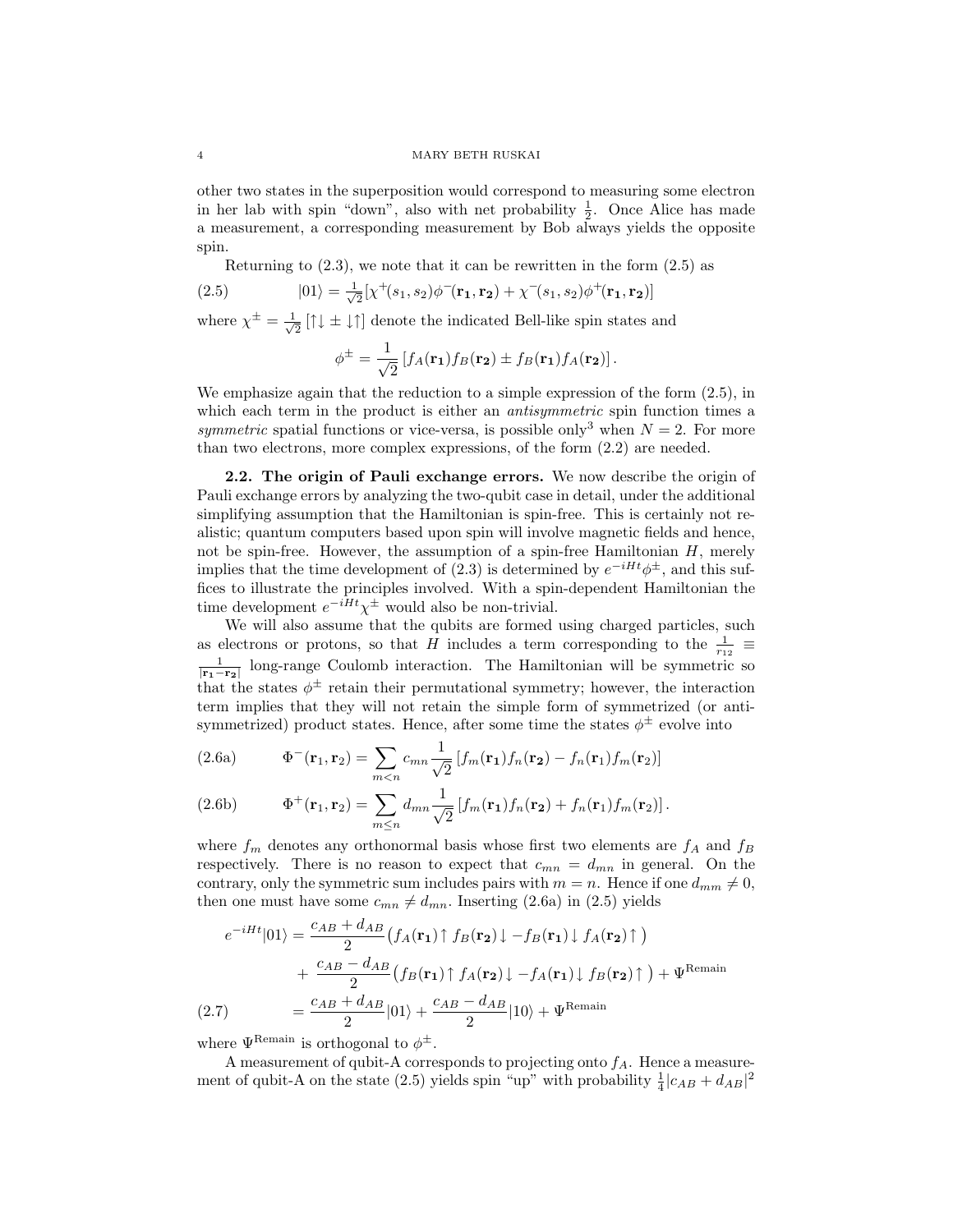and spin "down" with probability  $\frac{1}{4}|c_{AB} - d_{AB}|^2$ . Note that the *full* wave function is necessarily an entangled state and that the measurement process leaves the system in state  $|10\rangle$  or  $|01\rangle$  with probabilities  $\frac{1}{4}|c_{AB} \pm d_{AB}|^2$  respectively, i.e., a subsequent measurement of qubit-B always yields the opposite spin. With probability  $\frac{1}{4}|c_{AB} - d_{AB}|^2$  the initial state  $|10\rangle$  has been converted to  $|01\rangle$ .

Although the probability of this may be small, it is not zero. Moreover, it would seem that any implementation which provides a mechanism for two-qubit gates would not allow the qubits to be so isolated as to preclude interactions between particles in different qubits<sup>5</sup>. In general, one would expect qubits to be less isolated from each other than from the external environment so that the interaction between a single pair of qubits would be greater than between a qubit and a particle in the environment. However, the environment consists of a huge number of particles (in theory, the rest of the world) and it may well happen that the number of environmental particles which interact with a given qubit is several orders of magnitude greater than the number of qubits, giving a net qubit-environment interaction which is greater than a typical qubit-qubit interaction. On the other hand, the number of qubit-qubit interactions grows quadratically with the size of the computer. Thus, prototype quantum computers, using only a few qubits, may not undergo exchange errors at the same level as the larger computers needed for real computations.

It is worth emphasizing that when the implementation involves charged particles, whether electrons or nuclei, the interaction always includes a contribution from the  $\frac{1}{r_{12}}$  Coulomb potential, which is known to have long-range<sup>6</sup> effects. This is true even when the interaction used to implement the gates is entirely different, and does not involve electrostatics. Screening may reduce the effective charge, but it will not, in general, remove the basic long-range behavior of the Coulomb interaction.

Precise estimates of exchange errors require more detailed models of the specific experimental implementations. The role of long-range Coulomb effects (for which exchange errors grow quadratically with the size of the computer) suggests that implementations involving neutral particles may be advantageous for minimizing exchange errors. This would include both computers based on polarized photons (rather than charged particles) and more innovative schemes, such as Briegel, et al's proposal [3] using optical lattices. On the other hand, the ease with which exchange errors can be corrected using appropriate 9-qubit codes, suggests that dealing with exchange interactions need not be a serious obstacle.

# 3. Correcting Exchange Errors

A Pauli exchange error is a special type of "two-qubit" error which has the same effect as "bit flips" if (and *only* if) they are different. Exchange of bits j and

<sup>5</sup>Although the gates themselves require interactions, we expect these to be short-lived and well-controlled, i.e., in a well-designed quantum computer the gates themselves should not be a significant source of error. However, the process of turning gates on and off could induce errors in other qubits. We do not consider this error mechanism.

<sup>&</sup>lt;sup>6</sup>This is because even when f and g have non-overlapping compact support  $[a, b]$  and  $[c, d]$ respectively, such expectations as  $\int \int |f(\mathbf{r_1})|^2 \frac{1}{|\mathbf{r_1}-\mathbf{r_2}|} |f(\mathbf{r_2})|^2$  will be non-zero because the integrand is non-zero on  $[a, b] \times [c, d]$ . Non-overlapping initial states will not prevent the system from evolving in time to one whose states are not simple products or (in the case of fermions) Slater determinants!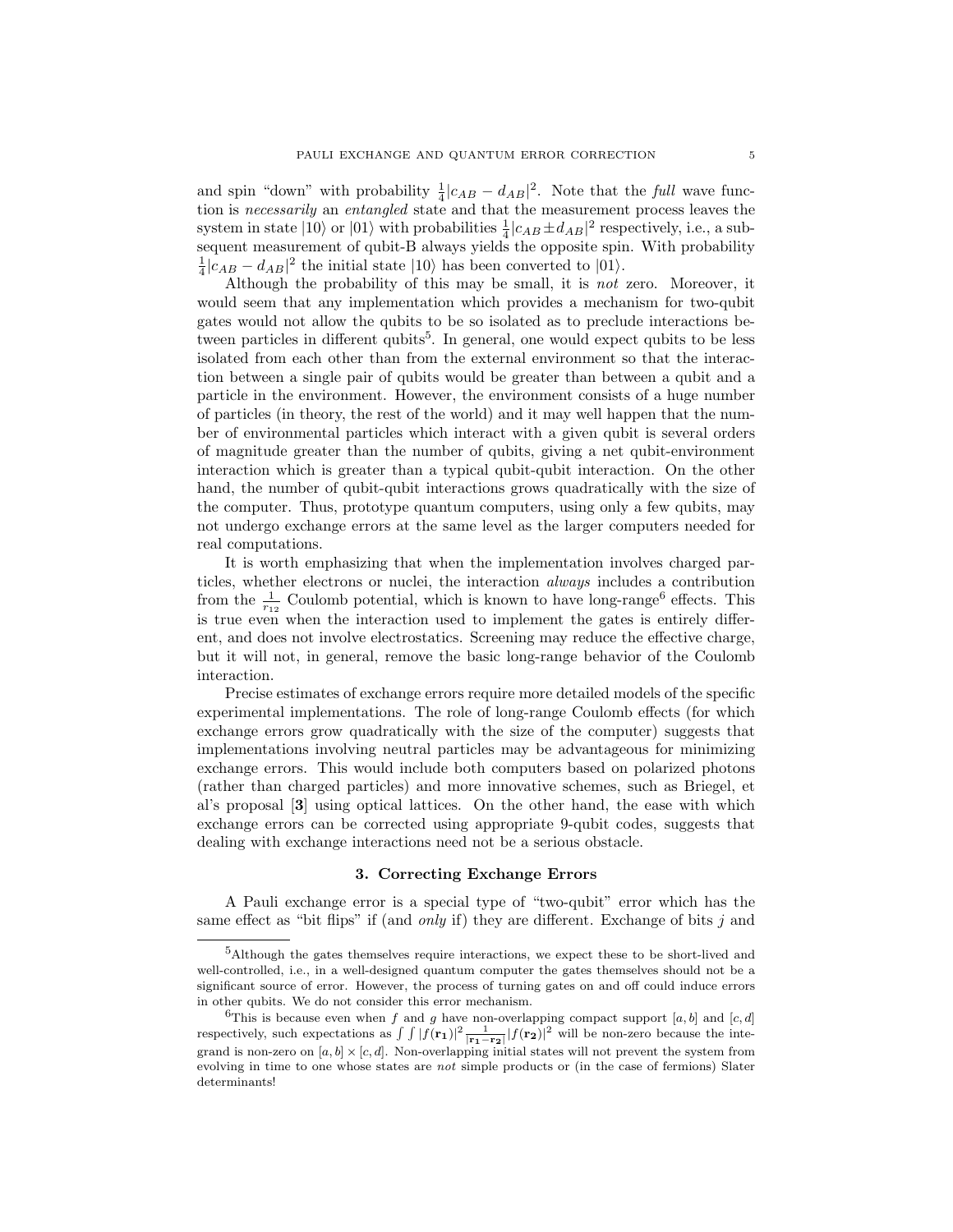k is equivalent to acting on a state with the operator

(3.1) 
$$
E_{jk} = \frac{1}{2} \Big( I_j \otimes I_k + Z_j \otimes Z_k + X_j \otimes X_k + Y_j \otimes Y_k \Big)
$$

where  $X_j, Y_j, Z_j$  denote the action of the Pauli matrices  $\sigma_x, \sigma_y, \sigma_z$  respectively on the bit  $i$ .

3.1. Example: the 9-bit Shor code. As an example of potential difficulties with existing codes, consider the simple 9-bit code of Shor [28]

(3.2a) 
$$
|c_0\rangle = |000\rangle + |011\rangle + |101\rangle + |110\rangle
$$

(3.2b)  $|c_1\rangle = |111\rangle + |100\rangle + |010\rangle + |001\rangle$ 

where boldface denotes a triplet of 0's or 1's. It is clear that these code words are invariant under exchange of electrons within the 3-qubit triples  $(1,2,3)$ ,  $(4,5,6)$ , or (7,8,9). To see what happens when electrons in different triplets are exchanged, consider the exchange  $E_{34}$  acting on  $|c_0\rangle$ . This yields  $|000\,000\,000\rangle+|001\,011\,111\rangle+$  $|110\,100\,111\rangle + |111\,111\,000\rangle$  so that

(3.3a)  $E_{34}|c_0\rangle = |c_0\rangle + Z_8|c_0\rangle + |001\,011\,111\rangle + |110\,100\,111\rangle$ 

(3.3b)  $E_{34}|c_1\rangle = |c_1\rangle - Z_8|c_1\rangle + |110\,100\,000\rangle + |001\,011\,000\rangle$ 

If  $|\psi\rangle = a|c_0\rangle + b|c_1\rangle$  is a superposition of code words,

$$
E_{34}|\psi\rangle = \frac{1}{2} (|\psi\rangle + Z_8|\tilde{\psi}\rangle + \frac{1}{\sqrt{2}}|\gamma\rangle
$$

where  $|\tilde{\psi}\rangle = a|c_0\rangle - b|c_1\rangle$  differs from  $\psi$  by a "phase error" on the code words and  $|\gamma\rangle$ is orthogonal to the space of codewords and single bit errors. Thus, this code cannot reliably distinguish between an exchange error  $E_{34}$  and a phase error on any of the last 3 bits. This problem occurs because if one tries to write  $E_{34}|c_0\rangle = \alpha|c_0\rangle + \beta|d_0\rangle$ with  $|d_0\rangle$  orthogonal to  $|c_0\rangle$ , then one can not also require that  $|d_0\rangle$  be orthogonal to  $|c_1\rangle$ .

3.2. Conditions for error correction. Before discussing specific codes for correcting exchange errors, we first review some of the basic principles of error correction. In order to be able to correct a given class of errors, we identify a set of basic errors  $\{e_p\}$  in terms of which all other errors can be written as linear combinations. In the case of unitary transformations on single bit, or one-qubit errors, this set usually consists of  $X_k, Y_k, Z_k$   $(k = 1 ... n)$  where n is the number of qubits in the code and  $X_k, Y_k, Z_k$  now denote  $I \otimes I \otimes I \ldots \otimes \sigma_p \otimes \ldots \otimes I$  where  $\sigma_p$ denotes one of the three Pauli matrices acting on qubit-k. If we let  $e_0 = I$  denote the identity and  $\{C_i\}$  the set of code words, then a sufficient condition for error correction is

(3.4) 
$$
\langle e_p C_i | e_q C_j \rangle = \delta_{ij} \delta_{pq}
$$

However,  $(3.4)$  can be replaced  $[2, 4, 9]$  by the weaker condition

(3.5) 
$$
\langle e_p C_i | e_q C_j \rangle = \delta_{ij} d_{pq}.
$$

where the matrix D with elements  $d_{pq}$  is independent of i, j. When considering Pauli exchange errors, it is natural to seek codes which are invariant under some subset of permutations. This is clearly incompatible with (3.4) since some of the exchange errors will then satisfy  $E_{k\ell}|C_i\rangle = |C_i\rangle$ . Hence we will need to use (3.5).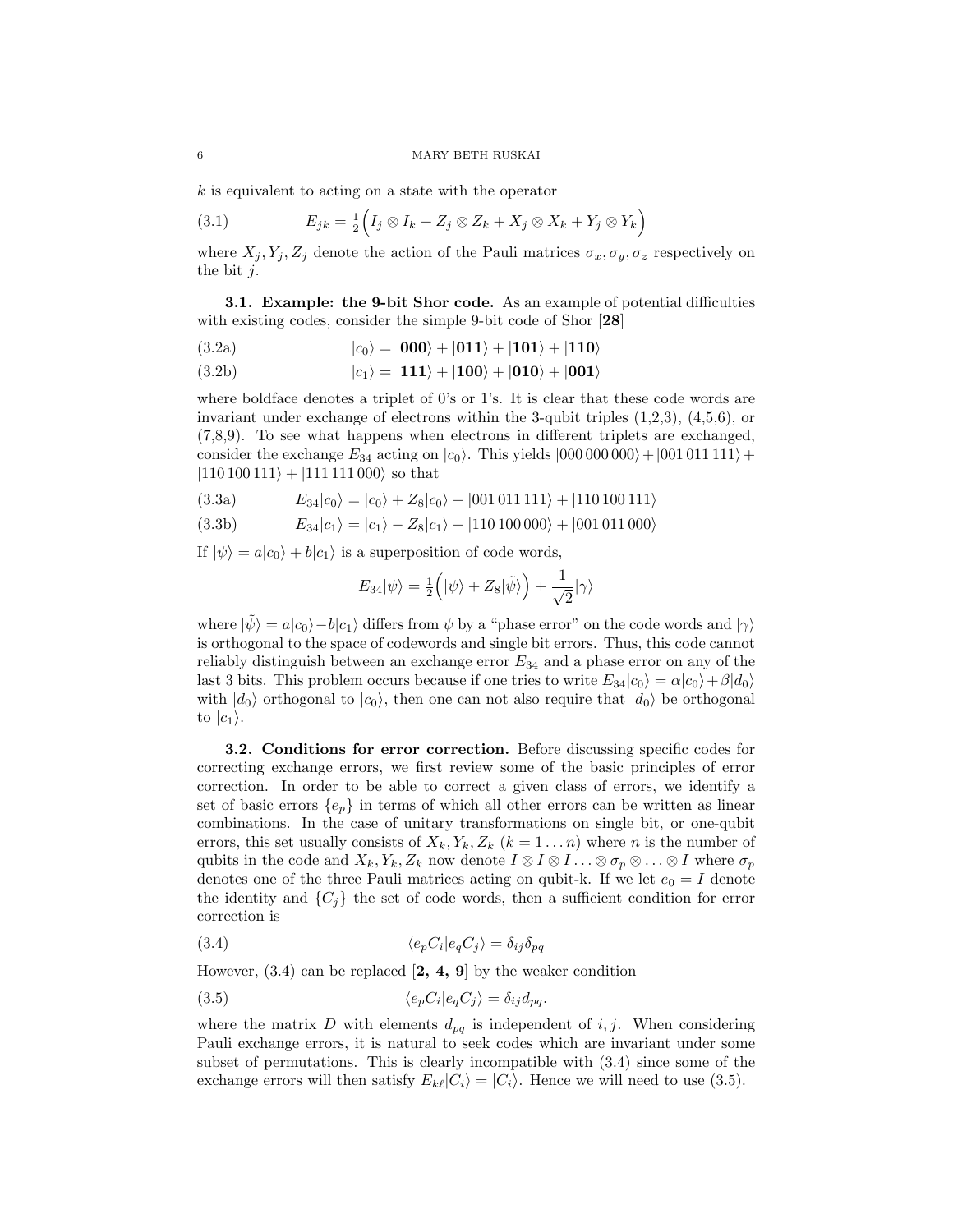The most common code words have the property that  $|C_1\rangle$  can be obtained from  $|C_0\rangle$  by exchanging all 0's and 1's. For such codes, it is not hard to see that  $\langle C_1|Z_kC_1\rangle = -\langle C_0|Z_kC_0\rangle$  which is consistent with (3.5) if and only if it is identically zero. Hence even when using (3.5) rather than (3.4) it is necessary to require

(3.6) 
$$
\langle C_1 | Z_k C_1 \rangle = - \langle C_0 | Z_k C_0 \rangle = 0
$$

when the code words have this type of  $0 \leftrightarrow 1$  duality.

If the basic error set has size N (i.e.,  $p = 0, 1...N - 1$ ), then a two-word code requires codes which lie in a space of dimension at least 2N. For the familiar case of single-bit errors  $N = 3n + 1$  and, since an n-bit code word lies in a space of dimension  $2^n$ , any code must satisfy  $3n + 1 < 2^{n-1}$  or  $n \ge 5$ . There are  $n(n-1)/2$ possible single exchange errors compared to  $9n(n-1)/2$  two-bit errors of all types. Thus, similar dimension arguments would imply that codes which can correct all one- and two-bit errors must satisfy  $2N = 9n(n-1) + 2(3n+1) \leq 2^n$  or  $n \geq 10$ . The shortest code known [4] which can do this has  $n = 11$ . We will see that, not surprisingly, correcting both one-bit and Pauli exchange errors, can be done with shorter codes than required to correct all two-bit errors.

However, the dimensional analysis above need not yield the best bounds when exchange errors are involved. Consider the simple code  $|C_0\rangle = |000\rangle, |C_1\rangle = |111\rangle$ which is optimal for single bit flips (but can not correct phase errors). In this case  $N = n + 1$  and  $n = 3$  yields equality in  $2(n + 1) \leq 2^n$ . But, since this code is invariant under permutations, the basic error set can be expanded to include all 6 exchange errors  $E_{jk}$  for a total of  $N = 10$  without increasing the length of the code words.

3.3. Permutationally invariant codes. We now present a 9-bit code code which can handle both Pauli exchange errors and all one-bit errors. It is based on the realization that codes which are invariant under permutations are impervious to Pauli exchange errors. Let

(3.7a) 
$$
|C_0\rangle = |000\,000\,000\rangle + \frac{1}{\sqrt{28}}\sum |111\,111\,000\rangle
$$

(3.7b) 
$$
|C_1\rangle = |11111111\rangle + \frac{1}{\sqrt{28}}\sum |000\,000\,111\rangle
$$

where  $\sum$  denotes the sum over all permutations of the indicated sequence of 0's and 1's and it is understood that we count permutations which result in identical vectors only once. This differs from the 9-bit Shor code in that all permutations of  $|111111000\rangle$  are included, rather than only three. The normalization of the code words is

$$
\langle C_i | C_i \rangle = 1 + \frac{1}{28} \binom{9}{3} = 4.
$$

The coefficient 1/ 28 is needed to satisfy (3.6). Simple combinatorics implies

$$
\langle C_i | Z_k C_i \rangle = (-1)^i \left[ 1 - \frac{1}{3} {9 \choose 3} \frac{1}{28} \right] = 0.
$$

Moreover,

(3.8) 
$$
\langle Z_k C_i | Z_\ell C_i \rangle = 1 + \delta_{k\ell} {9 \choose 3} \frac{1}{28} = 1 + 3\delta_{k\ell}.
$$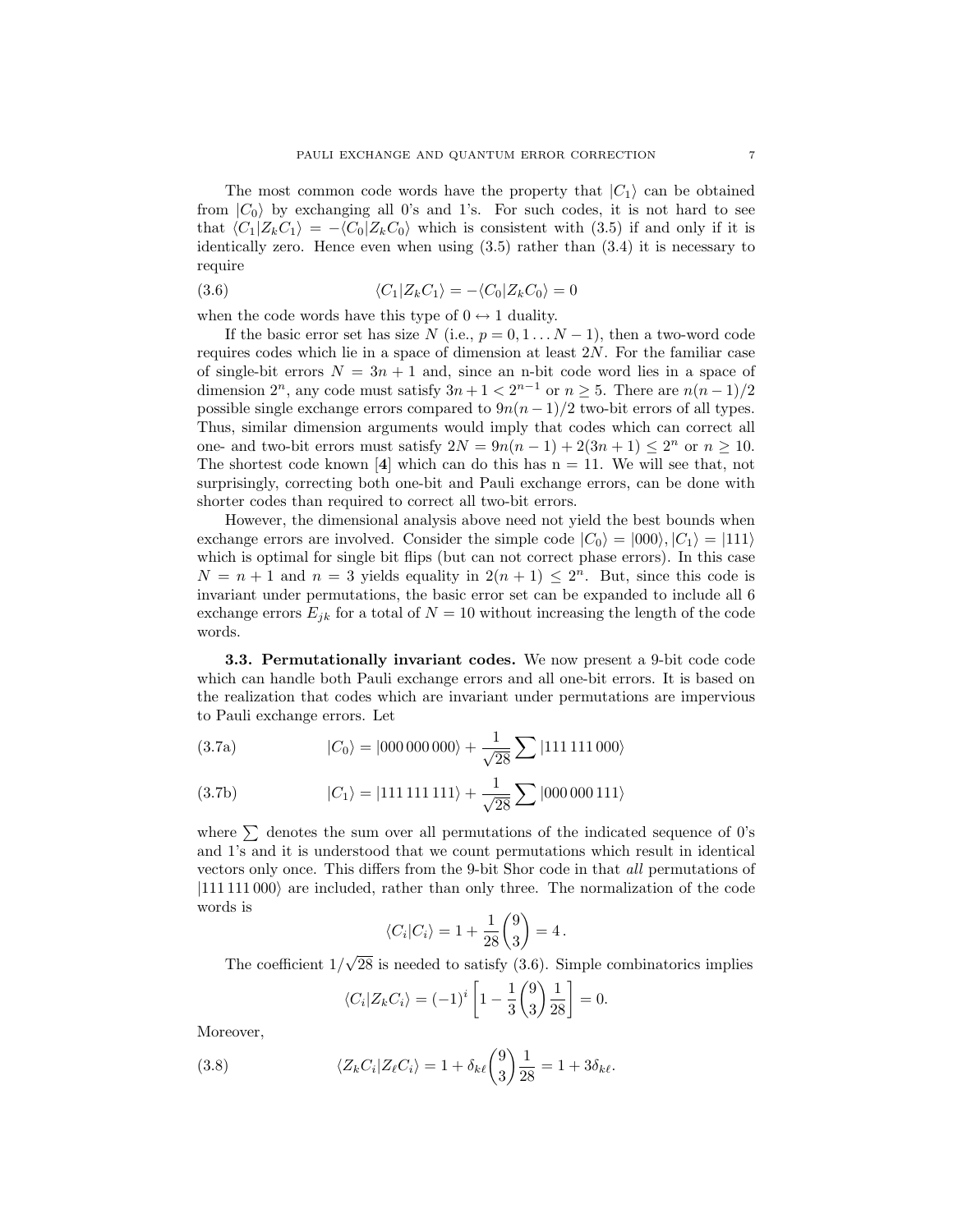The second term in (3.8) is zero when  $k \neq \ell$  because of the fortuitous fact that there are exactly the same number of positive and negative terms. If, instead, we had used all permutations of  $\kappa$  1's in n qubits, this term would be  $\frac{(n-2\kappa)^2 - n}{n(n-1)}\binom{n}{\kappa}$ κ  $\setminus$ when  $k \neq \ell$ .

Since all components of  $|C_0\rangle$  have 0 or 6 bits equal to 1, any single bit flip acting on  $|C_0\rangle$ , will yield a vector whose components have 1, 5, or 7 bits equal to 1 and is thus orthogonal to  $|C_0\rangle$ , to  $|C_1\rangle$ , to a bit flip acting on  $|C_1\rangle$  and to a phase error on either  $|C_0\rangle$  or  $|C_1\rangle$ . Similarly, a single bit flip on  $|C_1\rangle$  will yield a vector orthogonal to  $|C_0\rangle$ , to  $|C_1\rangle$ , to a bit flip acting on  $|C_0\rangle$  and to a phase error on  $|C_0\rangle$ or  $|C_1\rangle$ . This suffices to ensure that (3.4), and hence (3.5), holds if  $e_p$  is I or some  $Z_k$  and  $e_q$  is one of the  $X_\ell$  or  $Y_\ell$ .

However, single bit flips on a given code word need not be mutually orthogonal. To find  $\langle X_k C_i | X_\ell C_i \rangle$  when  $k \neq \ell$ , consider

(3.9) 
$$
\langle X_k(\nu_1\nu_2\ldots\nu_9) | X_\ell(\mu_1\mu_2\ldots\mu_9) \rangle.
$$

where  $\nu_i, \mu_i$  are in 0,1. This will be nonzero only when  $\nu_k = \mu_\ell = 0, \ \nu_\ell = \mu_k = 1$ or  $\nu_k = \mu_\ell = 1$ ,  $\nu_\ell = \mu_k = 0$  and the other  $n - 2$  bits are equal. From  $\sum$  with  $\kappa$  of *n* bits equal to 1, there are  $2\binom{n-2}{k-1}$  such terms. Thus, for the code (3.7), there are 42 such terms which yields an inner product of  $\frac{42}{28} = \frac{3}{2}$  when  $k \neq \ell$ . We similarly find that

$$
\langle Y_k C_i | X_\ell C_i \rangle = -i \langle X_k Z_k C_i | X_\ell C_i \rangle = 0 \text{ for all } k \neq \ell
$$

because exactly half of the terms analogous to (3.9) will occur with a positive sign and half with a negative sign, yielding a net inner product of zero. We also find

$$
\langle Y_kC_i|X_kC_i\rangle=-i\langle X_kZ_kC_i|X_kC_i\rangle=-i\langle Z_kC_i|C_i\rangle=0
$$

so that

$$
\langle Y_k C_i | X_\ell C_i \rangle = 0 \text{ for all } k, \ell.
$$

These results imply that  $(3.5)$  holds and that the matrix D is block diagonal with the form

(3.10) 
$$
D = \begin{pmatrix} D_0 & 0 & 0 & 0 \\ 0 & D_X & 0 & 0 \\ 0 & 0 & D_Y & 0 \\ 0 & 0 & 0 & D_Z \end{pmatrix}
$$

where  $D_0$  is the 37 × 37 matrix corresponding to the identity and the 36 exchange errors, and  $D_X, D_Y, D_Z$  are  $9 \times 9$  matrices corresponding respectively to the  $X_k, Y_k, Z_k$  single bit errors. One easily finds that  $d_{pq}^0 = 4$  for all p, q so that  $D_0$ is is a multiple of a one-dimensional projection. The  $9 \times 9$  matrices  $D_X, D_Y, D_Z$ all have  $d_{kk} = 4$  while for  $k \neq \ell$ ,  $d_{k\ell} = 3/2$  in  $D_X$  and  $D_Y$  but  $d_{k\ell} = 1$  in  $D_Z$ . Orthogonalization of this matrix is straightforward. Since D has rank  $28 = 3 \cdot 9 + 1$ , we are using only a  $54 < 2^6$  dimensional subspace of our  $2^9$  dimension space.

The simplicity of codes which are invariant under permutations makes them attractive. However, there are few such codes. All code words must have the form

(3.11) 
$$
\sum_{\kappa=0}^{n} a_{\kappa} \sum |\underbrace{1 \dots 1}_{\kappa} \underbrace{0 \dots 0}_{n-\kappa} \rangle.
$$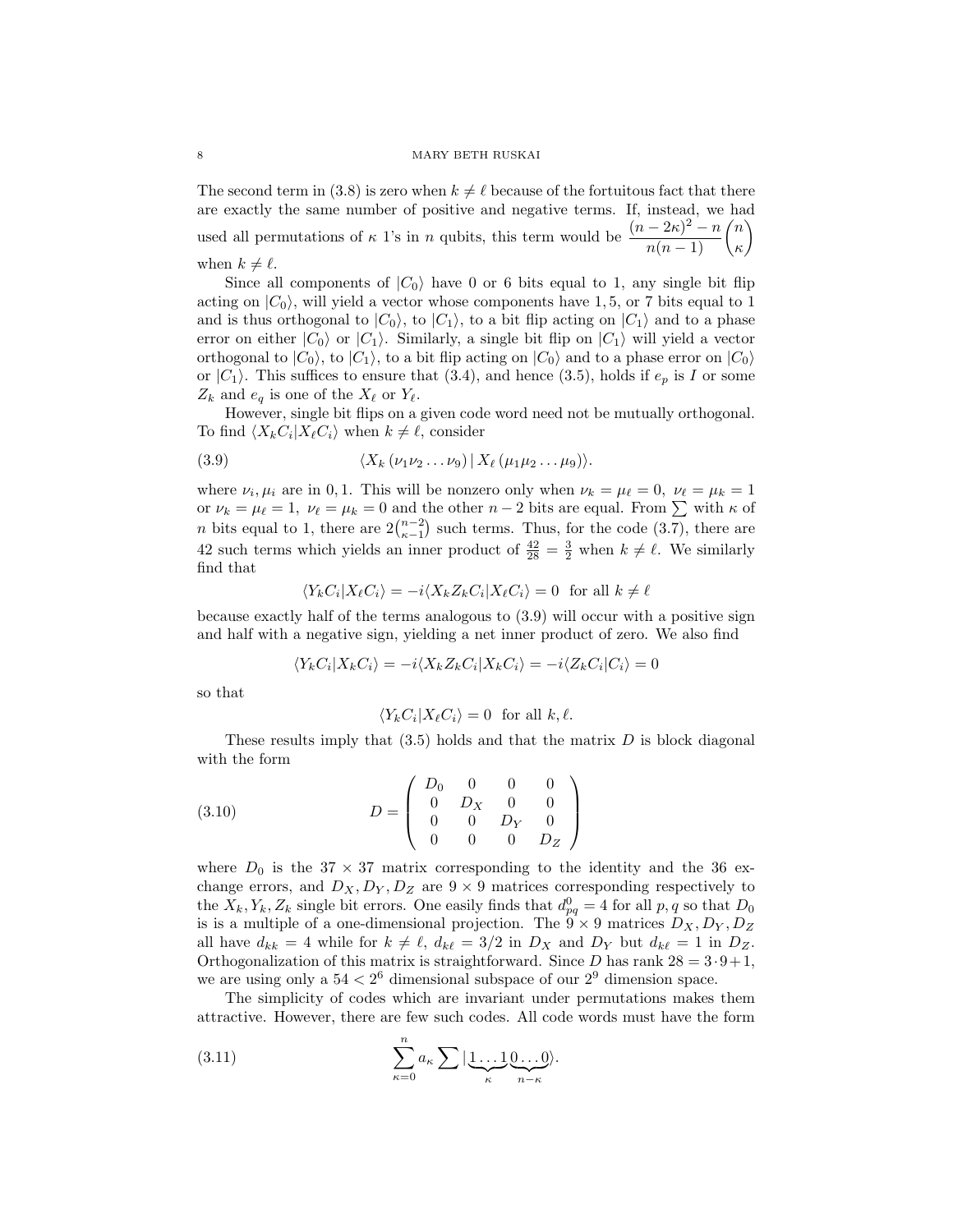Condition (3.5) places some severe restrictions on the coefficient  $a_{\kappa}$ . For example, in (3.7) only  $a_0$  and  $a_6$  are non-zero in  $|C_0\rangle$  and only  $a_3$  and  $a_9$  in  $|C_1\rangle$ . If we try to change this so that  $a_0$  and  $a_3$  are non-zero in  $|C_0\rangle$ , i.e.,

(3.12a) 
$$
|C_0\rangle = a_0|000\,000\,000\rangle + a_3 \sum |111\,000\,000\rangle
$$

(3.12b) 
$$
|C_1\rangle = a_9|11111111\rangle + a_6 \sum |000111111\rangle
$$

then it is not possible to satisfy (3.6).

The 5-bit error correction code in [2, 13] does not have the permutationally invariant form (3.11) because the code words include components of the form  $\sum \pm |11000\rangle$ , i.e., not all terms in the sum have the same sign. The non-additive 5-bit error *detection* code in [24] also requires changes in the  $\sum \pm |10000\rangle$  term. Since such sign changes seem needed to satisfy (3.6), one would not expect that 5-bit codes can handle Pauli exchange errors. In fact, Rains [25] has shown that the 5-bit error correction code is essentially unique, which implies that no 5-bit code can correct both all 1-bit errors and exchange errors. In [27] the possibility of 7-bit codes of the form (3.11) was raised. However, Wallach [30] has obtained convincing evidence that no permutationally invariant 7-bit code can correct all one-qubit errors.

3.4. Proposal for a new class of codes. Permutational invariance, which is based on a one-dimensional representation of the symmetric group, is not the only approach to exchange errors. Our analysis of (3.2) suggests a construction which we first describe in over-simplified form. Let  $|c_0\rangle, |d_0\rangle, |c_1\rangle, |d_1\rangle$  be four mutually orthogonal n-bit vectors such that  $|c_0\rangle, |c_1\rangle$  form a code for one-bit errors and  $|c_0\rangle, |d_0\rangle$  and  $|c_1\rangle, |d_1\rangle$  are each bases of a two-dimensional representation of the symmetric group  $S_n$ . If  $|d_0\rangle$  and  $|d_1\rangle$  are also orthogonal to one-bit errors on the code words, then the code  $|c_0\rangle, |c_1\rangle$  can correct Pauli exchange errors as well as one-bit errors. If, in addition, the vectors  $|d_0\rangle, |d_1\rangle$  also form a code isomorphic to  $|c_0\rangle, |c_1\rangle$  in the sense that the matrix D in (3.5) is identical for both codes, then the code should also be able to correct products of one-bit and Pauli exchange errors.

However, applying this scheme to an n-bit code requires a non-trivial irreducible representation of  $S_n$  of which the smallest has dimension  $n-1$ . Thus we will seek a set of  $2(n-1)$  mutually orthogonal vectors denoted  $|C_0^m\rangle, |C_1^m\rangle$   $(m = 1 ... n - 1)$ such that  $|C_0^1\rangle, |C_1^1\rangle$  form a code for one bit errors and  $|C_0^m\rangle$   $(m = 1 ... n - 1)$  and  $|C_1^m\rangle$   $(m = 1...n-1)$  each form basis of the same irreducible representation of  $S_n$ . Such code will be able to correct *all* errors which permute qubits; not just single exchanges. If, in addition, (3.5) is extended to

(3.13) 
$$
\langle e_p C_i^m | e_q C_j^{m'} \rangle = \delta_{ij} \delta_{mm'} d_{pq}
$$

with the matrix  $D = \{D_{pq}\}\$ independent of both i and m, then this code will also be able to correct products of one bit errors and permutation errors.

In the construction proposed above, correction of exchange and one-bit errors would require a space of dimension  $2(n-1)(3n+1) \leq 2^n$  or  $n \geq 9$ . If codes satisfying  $(3.13)$  exist, they could correct all permutation errors as well as products of permutations and one-bit errors (which includes a very special subclass of 3-bit errors and even a few higher ones). Thus exploiting permutational symmetry may yield powerful new codes.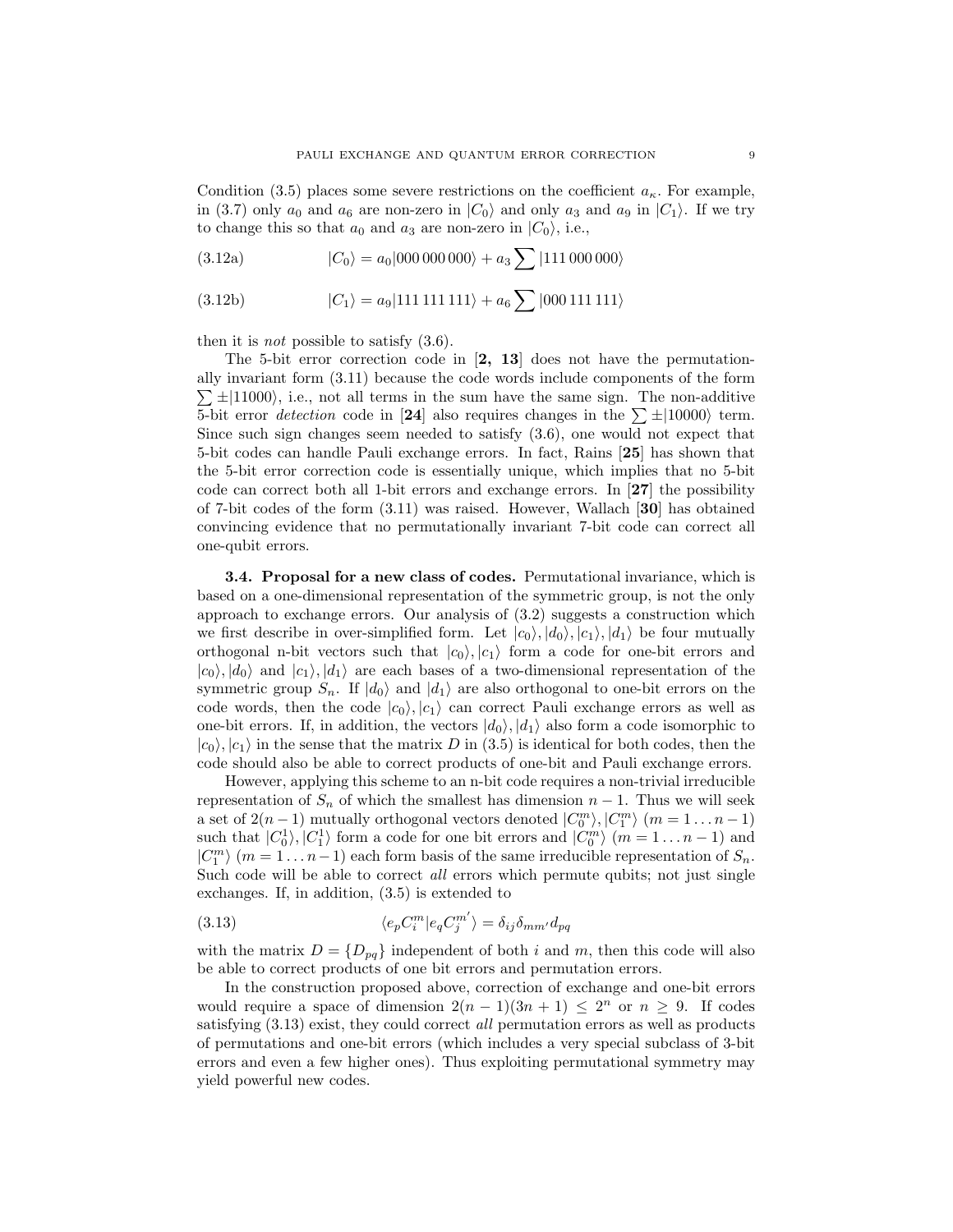In some sense, the strategy proposed here is the opposite of that of Section 3.3 (despite the fact that both are based on representations of  $S_n$ ). In Section 3.3 we sought code words with the maximum symmetry of being invariant under all permutatations. Now, we seek instead, a pair of dual code words  $|C_0^1\rangle, |C_1^1\rangle$ with "minimal" symmetry in the sense that a set of generators of  $S_n$  acting on each of these code words yields an orthogonal basis for a non-trivial irreducible representation of  $S_n$ . If the code words  $|C_0^m\rangle, |C_1^m\rangle$   $n = 2 \dots n - 1$  can be obtained in this way, then each pair should also be a single-bit error correction code, as desired.

3.5. Non-additive codes. Most existing codes used for quantum error correction are obtained by a process  $\left[4, 5, 7\right]$  through which the codes can be described in terms of a subgroup, called the stabilizer, of the error group. Such codes are called "stabilizer codes" or "additive codes". In  $[24]$  an example of a non-additive 5-bit code was given, establishing the existence of non-additive codes. However, this was only an error detection code and, hence, less powerful than the 5-bit error correction code [2, 13] obtained using the stabilizer formalism. Subsequently, V. P. Roychowdhury and F. Vatan [26] showed that many non-additive codes exist; however, it was not clear how useful such codes might be.

H. Pollatsek [21] has pointed out that the 9-qubit code (3.7) is a non-additive code. This establishes that non-additive codes may well have an important role to play in quantum error correction, particularly in situations in which exchange errors and permutational symmetry are important. The non-additivity is immediate if one accepts that for additive codes all non-zero blocks of D consist entirely of  $d_{pq} = 1$ . In (3.10), this is true only for  $D_0$  (after suitable normalization); but not for  $D_X, D_Y, D_Z$ .

Nevertheless, it may be instructive to present an argument is based on the observation that the set of vectors which occur in  $\sum$  in (3.7b) spans the vector space of binary 9-tuples  $\mathbb{Z}_2^9$ . More generally let  $\Gamma_{\kappa,n}$  denote the set of all vectors  $\mathbf{a} = (a_1, a_2, \dots a_n)$  in  $\mathbf{Z}_2^n$  with precisely  $\kappa$  of the  $a_j$  taking the value 1 and  $n - \kappa$ the value 0 as in (3.11). Then span  $\{\Gamma_{\kappa,n}\} = \mathbb{Z}_2^n$  if  $\kappa$  is odd and  $\kappa \neq 0, n$ . (If  $\kappa \neq 0, n$  is even,  $\{\Gamma_{\kappa,n}\}$  spans the even subspace of  $\mathbb{Z}_2^n$ .) By definition, an additive (or stabilizer) code forms an eigenspace for an abelian subgroup S of the error group  $E = \{i^{\ell} X(\mathbf{a}) Z(\mathbf{b}) : \mathbf{a}, \mathbf{b} \in \mathbb{Z}_2^9\}$ . When the stabilizer S consists of only the scalar multiples of the identity  $I$ , then the corresponding eigenspace is all of  $\mathbb{C}^{2^9}$ . Consequently, to show that (3.7) is not a stabilizer code, it suffices to show that no vector of the subspace spanned by the codewords  $|C_0\rangle$  and  $|C_1\rangle$  can be an eigenvector for an element of E other than I.

It suffices to consider the image of  $|C_1\rangle$  under  $X(a)Z(b)$ , i.e.,

$$
X(\mathbf{a})Z(\mathbf{b})|C_1\rangle = (-1)^{\mathbf{b}\cdot\mathbf{e}}|\mathbf{a}+\mathbf{e}\rangle + \frac{1}{\sqrt{28}}\sum_{\mathbf{v}\in\Gamma_{3,9}} (-1)^{\mathbf{b}\cdot\mathbf{v}}|\mathbf{v}+\mathbf{a}\rangle
$$

where  $\mathbf{e} = (111111111)$ . If  $X(\mathbf{a})Z(\mathbf{b})|C_1\rangle = \lambda|C_1\rangle$ , we must have, in particular,  $X(a)Z(b)|e\rangle = \lambda|e\rangle$  which implies  $a = (000000000)$  or, equivalently,  $X(a) = I$ . Then  $\lambda = (-1)^{b \cdot e}$  and the eigenvalue equation reduces to

$$
Z(\mathbf{b})|C_1\rangle = \lambda \left(|\mathbf{e}\rangle + \frac{1}{\sqrt{28}} \sum_{\mathbf{v} \in \Gamma_{3,9}} (-1)^{\mathbf{b} \cdot (\mathbf{v} + \mathbf{e})}|\mathbf{v}\rangle\right)
$$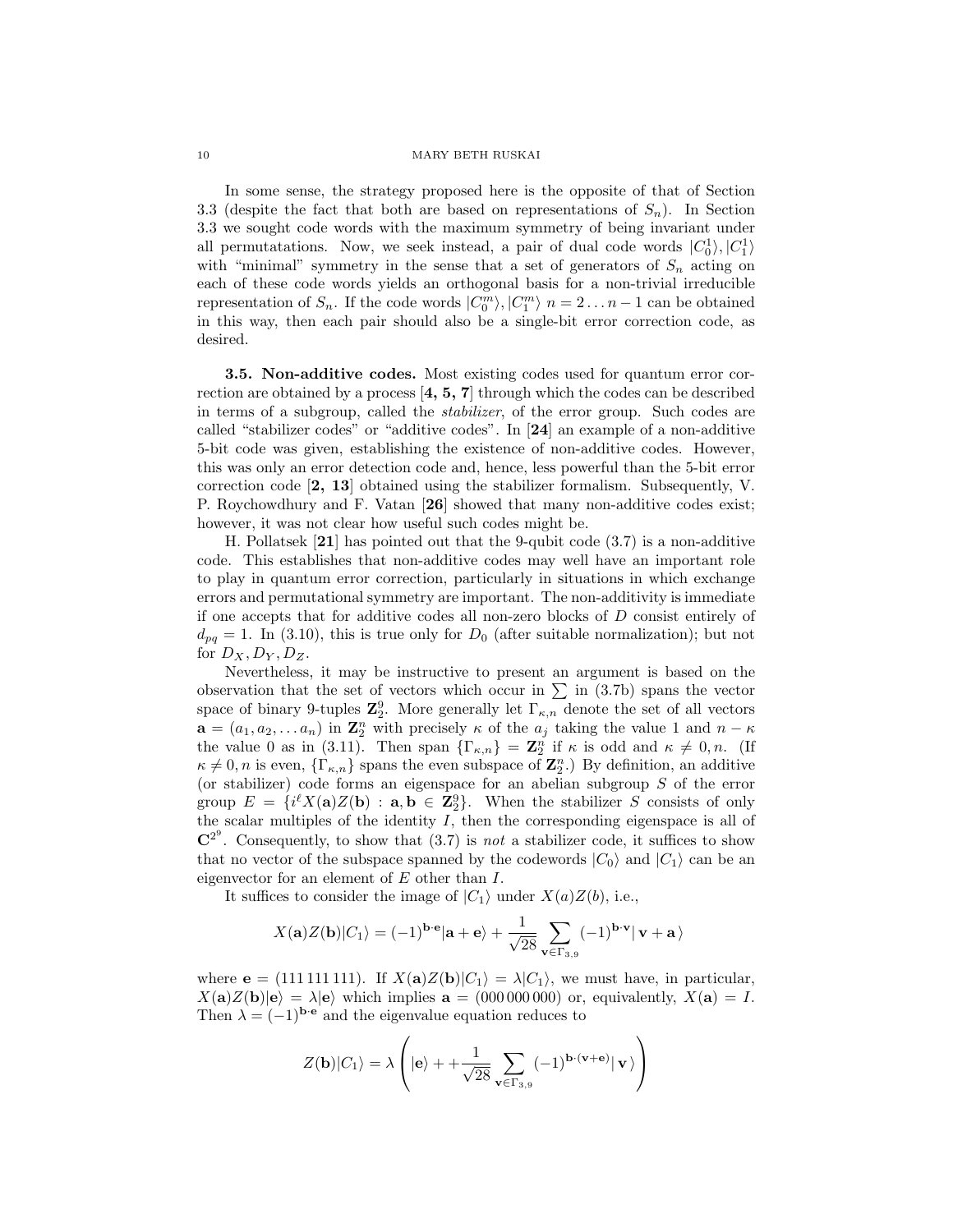which implies  $\mathbf{b} \cdot (\mathbf{v}+\mathbf{e}) = 0$  for every  $\mathbf{v} \in \Gamma_{3,9}$ . But since (as noted above)  $\Gamma_{3,9}$  spans  $\mathbb{Z}_2^9$  this implies that **b** is orthogonal to all of  $\mathbb{Z}_2^9$ , which implies **b** = (000 000 000) so that  $Z(\mathbf{b}) = I$  as well. Thus, since any element of E can be written as a multiple of  $X(\mathbf{a})Z(\mathbf{b})$ , the stabilizer S contains only multiples of the identity.

### 4. Conclusion

Although codes which can correct Pauli exchange errors will be larger than the minimal 5-qubit codes obtained for single-bit error correction, this may not be a serious drawback. For implementations of quantum computers which have a grid structure (e.g., solid state or optical lattices) it may be natural and advantageous to use 9-qubit codes which can be implemented in  $3 \times 3$  blocks. (See, e.g., [3].) However, codes larger than 9-bits may be impractical for a variety of reasons. Hence it is encouraging that both the code in section 3.3 and the construction proposed in section 3.4 do *not* require  $n > 9$ .

It may be worth investigating whether or not the codes proposed here can be used advantageously in combination with other schemes, particularly those [10] based on hierarchical nesting. Since the code in sections 3.3 and 3.4 can already handle some types of multiple errors, concatenation of one of these 9-bit codes with itself will contain some redundancy and concatenation with a 5-bit code may be worth exploring. Indeed, when exchange correlations are the prime mechanism for multi-bit errors, the need for repeated concatenation may be significantly reduced.

Construction of codes of the type proposed in Section 3.4 remains a significant challenge. However, development of such new methods of may be precisely what is needed to obtain codes powerful enough to correct multi-qubit errors efficiently, without the large size drawback of codes based on repeated concatenation.

Acknowledgment It is a pleasure to thank Professor Eric Carlen for a useful comment which started my interest in exchange interactions, Dr. Daniel Gottesman for helpful information on existing codes and error correction procedures, Professor Chris King for several helpful discussions and comments on earlier drafts, Professor Harriet Pollatsek for additional comments, discussions and permission to include her observations about the non-additivity of the 9-bit code presented here, Professor Nolan Wallach for communications about 7-bit codes, and the five anonymous referees of Physical Review Letters for their extensive commentary on [27].

Note added in proof: Recent work with H. Pollatsek suggests that condition (3.13) is too strong and the simultaneous orthogonality conditions cannot be satisfied. Other methods for using codes which involve  $(n-1)$ -dimensional representations of  $S_n$  are under investigation.

## References

- [1] D. Aharanov, M. Ben-Or, "Fault-Tolerant Quantum Computation With Constant Error Rate" lanl preprints quant-ph/9611025 and quant-ph/9906129.
- [2] C.H. Bennett, D.P. DiVincenzo, J.A. Smolin and W.K. Wooters, "Mixed State Entanglement and Quantum Error Correction" Phys. Rev. A 54, 3824–3851 (1996) [lanl preprint quantph/9604024].
- [3] H.J. Briegel, T. Calarco, D. Jaksch, J.I. Cirac, and P. Zoller "Quantum computing with neutral atoms" lanl preprint quant-ph/9904010.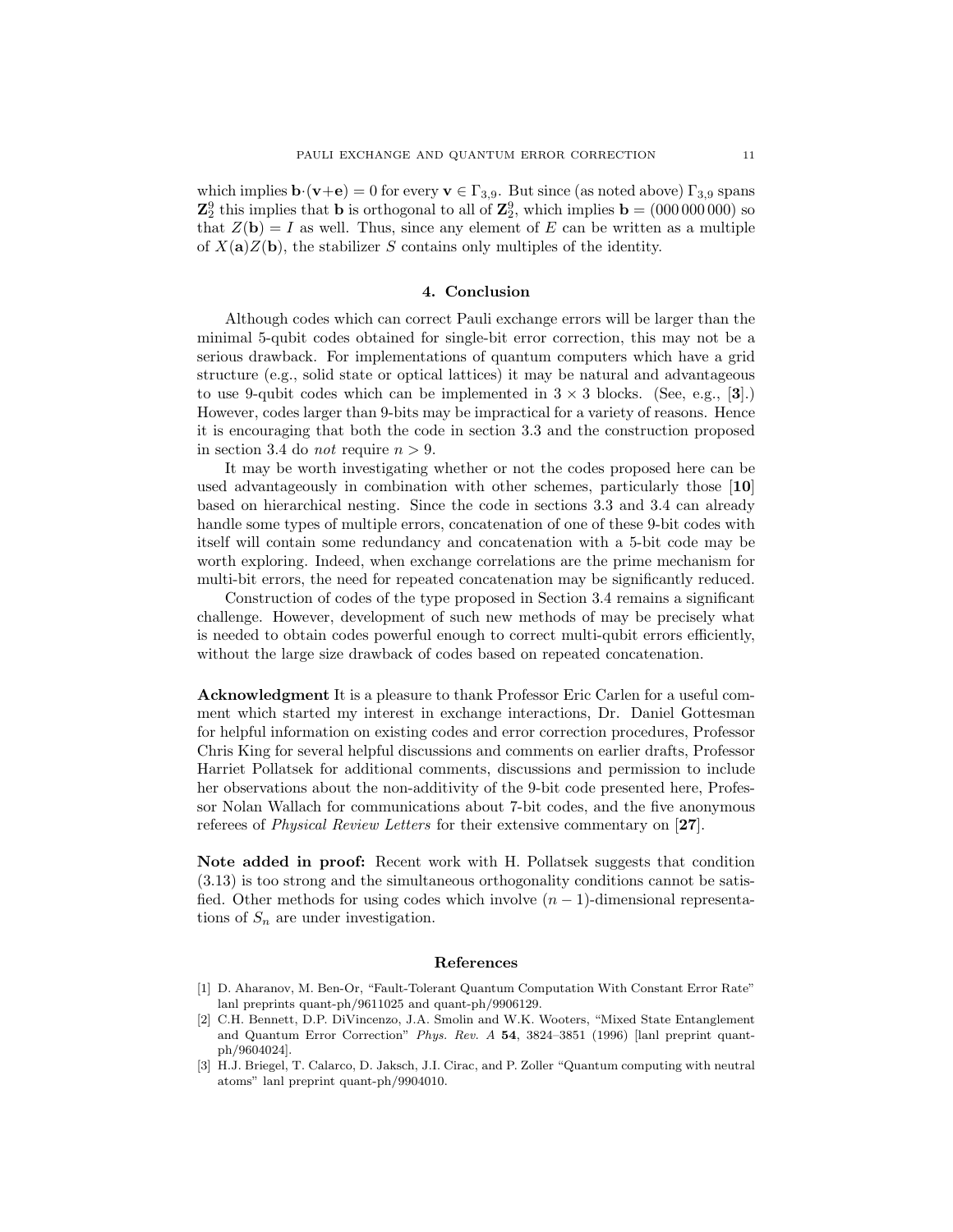- [4] R. Calderbank, E.M. Rains, P.W. Shor and N.J.A. Sloane, "Quantum Error Correction and Orthogonal Geometry" Phys. Rev. Lett. 78, 405–408 (1997) [lanl preprint quant-ph/9605005]; and "Quantum Error Correction via Codes over GF(4)" IEEE Trans. Info. Theory 44, 1369– 1387 (1998) [lanl preprint quant-ph/9608006].
- [5] D. Gottesman "Stabilizer Codes and Quantum Error Correction" PhD thesis, Caltech (1997). [lanl preprint quant-ph/9705052].
- [6] D. Gottesman "A Theory of Fault-Tolerant Quantum Computation" Phys.Rev. A 57, 127– (1998) [lanl preprint quant-ph/9702029].
- [7] D. Gottesman, "An Introduction to Quantum Error Correction," in "Quantum Computation: A Grand Mathematical Challenge for the Twenty-First Century and the Millennium," edited by Samuel J. Lomonaco, Jr, Proceedings of the Symposia of Applied Mathematics, Volume 58, American Mathematical Society, Providence, RI, (2002).
- [8] A. Y. Kitaev "Fault-tolerant Quantum Computation by Anyons" lanl preprint quantph/9707021.
- [9] E. Knill and R Laflamme, "A Theory of Quantum Error-Correcting Codes" Phys. Rev. A 55, 900-911 (1997).
- [10] E. Knill and R Laflamme, "Concatenated Quantum Codes" lanl preprint quant-ph/9608012.
- [11] E. Knill, R Laflamme, and L. Viola "Theory of Quantum Error Correction for General Noise" Phys. Rev. Lett. 84, 25254-28 (2000) [lanl preprint quant-ph/9908066].
- [12] E. Knill, R Laflamme, W. H. Zurek "Resilient Quantum Computation: Error Models and Thresholds" Proc. Roy. Soc. A 454, 365–384 (1998). [lanl preprint quant-ph/9702058]
- [13] R. Laflamme, C. Miquel, J.P. Paz, W.H. Zurek, "Perfect Quantum Error Correction Code" Phys. Rev. Lett. **77**, 198-201 (1996).
- [14] D.A. Lidar, I.L. Chuang, and K.B. Whaley "Decoherence Free Subspaces for Quantum Computation" Phys. Rev. Lett. 81, 2594–97 (1998) [lanl preprint quant-ph/9807004].
- [15] D.A. Lidar, D. Bacon, and K.B. Whaley "Concatenating Decoherence Free Subspaces with Quantum Error Correcting Codes" Phys. Rev. Lett. 82, 4556–59 (1999) [lanl preprint quantph/9809081].
- [16] D.A. Lidar, J. Kempe, D. Bacon, and K.B. Whaley "Protecting Quantum Information Encoded in Decoherence Free States Against Exchange Errors" Phys. Rev. A 61, 052307 (2000) [lanl preprint quant-ph/0004064].
- [17] D. Bacon, J. Kempe, D.A. Lidar, and K.B. Whaley, "Universal Fault-Tolerant Computation on Decoherence-Free Subspaces" Phys. Rev. Lett. 85, 1758-61 (2000) [lanl preprint quantph/9909058]; and J. Kempe, D. Bacon, D.A. Lidar, and K.B. Whaley, " Theory of Decoherence-Free Fault-Tolerant Universal Quantum Computation" lanl preprint quant-ph/0004064.
- [18] M. Hamermesh, Group Theory (Addison-Wesley Publishing, 1962).
- [19] L. Landau and L. Lifshitz, Quantum Mechanics (Second edition of English translation, Pergamon Press, 1965).
- [20] M.A. Nielsen and I.L. Chuang, Quantum Computation and Quantum Information (Cambridge University Press, 2000).
- [21] H. Pollatsek, private communication
- [22] J. Preskill, "Reliable Quantum Computers" Proc. Roy. Soc. A 454, 385–410 (1998) [lanl preprint quant-ph/9705031], and "Fault-Tolerant Quantum Computation " lanl preprint quant-ph/9712048
- [23] J. Preskill, "Battling Decoherence: The Fault Tolerant Quantum Computer" Physics Today (6)52, 24–30 (June, 1999).
- [24] E.M. Rains, R. H. Hardin, P.W. Shor and N.J.A. Sloane, "A nonadditive quantum code" Phys. Rev. Lett. 79, 953–954 (1997).
- [25] E.M. Rains, "Quantum Codes of Minimum Distance Two" lanl preprint quant-ph/9704043
- [26] V. P. Roychowdhury and F. Vatan, "On the Structure of Additive Quantum Codes and the Existence of Nonadditive Codes" lanl preprint quant-ph/9710031
- [27] M.B. Ruskai, "Pauli Exchange Errors in Quantum Computation" Phys. Rev. Lett. 85, 194– 197 (2000); [lanl preprint quant-ph/9906114]
- [28] P. Shor, "Scheme for Reducing Decoherence in Quantum Computer Memory" Phys. Rev. A 52, 2493-2496 (1995).
- [29] A.M. Steane, "Efficient Fault-tolerant Quantum Computing" Nature 399, 124–126 (May 1999).
- [30] N. Wallach, private communication.